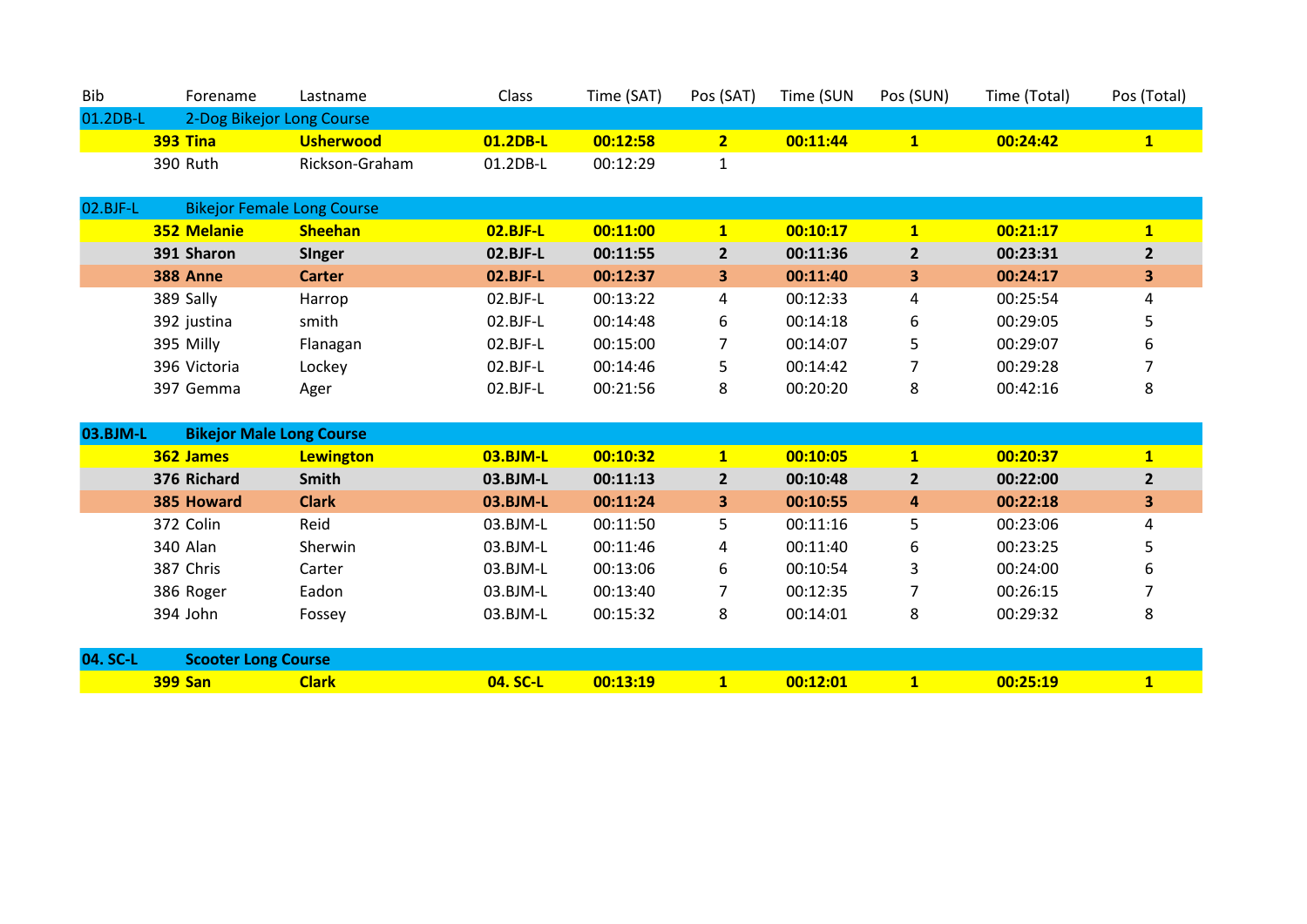| $10.F-L$       |           |                | <b>Canicross Open Female Long Course</b>    |                |          |                         |          |                         |          |                |
|----------------|-----------|----------------|---------------------------------------------|----------------|----------|-------------------------|----------|-------------------------|----------|----------------|
|                |           | 745 Naomi      | <b>Cook</b>                                 | $10.F-L$       | 00:17:47 | 2 <sub>2</sub>          | 00:16:51 | $\mathbf{1}$            | 00:34:38 | $\mathbf{1}$   |
|                |           | 751 Chloe      | <b>Connell</b>                              | 10.F-L         | 00:17:35 | $\mathbf{1}$            | 00:17:11 | $\overline{2}$          | 00:34:45 | $\overline{2}$ |
|                |           | 1094 Natalia   | <b>Maltceva</b>                             | $10.F-L$       | 00:22:26 | $\overline{\mathbf{4}}$ | 00:22:02 | 3                       | 00:44:27 | 3              |
|                |           | 1033 Abbie     | Hickinson                                   | $10.F-L$       | 00:23:02 | 5                       | 00:23:44 | $\overline{\mathbf{4}}$ | 00:46:45 | 4              |
|                | 1043 Lucy |                | Whatmore                                    | $10.F-L$       | 00:25:32 | 6                       | 00:25:51 | 6                       | 00:51:22 | 5              |
|                |           | 1262 Louise    | Forde                                       | $10.F-L$       | 00:35:58 | $\overline{7}$          | 00:38:37 | 8                       | 01:14:34 | 6              |
|                |           | 870 Rosy       | Skilton                                     | $10.F-L$       | 00:21:23 | 3                       |          |                         |          |                |
|                |           | 990 Kirsty     | Fairbairn-Wint                              | $10.F-L$       |          |                         | 00:24:18 | 5                       |          |                |
|                |           | 1272 Laura     | Collier                                     | $10.F-L$       |          |                         | 00:26:32 | $\overline{7}$          |          |                |
|                |           |                |                                             |                |          |                         |          |                         |          |                |
| 11.M-L         |           |                | <b>Canicross Open Male Long Course</b>      |                |          |                         |          |                         |          |                |
|                |           | 855 William    | <b>Durkin</b>                               | 11.M-L         | 00:20:00 | 1                       | 00:19:29 | $\mathbf{1}$            | 00:39:29 | 1              |
|                |           | <b>808 Rob</b> | <b>Mace</b>                                 | 11.M-L         | 00:21:12 | $\overline{2}$          | 00:20:42 | $\overline{2}$          | 00:41:53 | $\overline{2}$ |
|                |           | 852 Matthew    | <b>Smiglarski</b>                           | 11.M-L         | 00:22:52 | $\overline{\mathbf{3}}$ | 00:23:50 | 4                       | 00:46:42 | 3              |
|                |           | 698 Ben        | Brown                                       | 11.M-L         | 00:23:45 | 4                       |          |                         |          |                |
|                |           | 1269 Matthijs  | Thomas                                      | 11.M-L         |          | 6                       | 00:23:47 | 3                       |          |                |
|                |           | 1123 Gary      | Kelsey                                      | 11.M-L         | 00:30:12 | 5                       |          |                         |          |                |
|                |           |                |                                             |                |          |                         |          |                         |          |                |
| <b>12.MF-L</b> |           |                | <b>Canicross Masters Female Long Course</b> |                |          |                         |          |                         |          |                |
|                |           | 800 Sarah      | <b>Murdoch</b>                              | <b>12.MF-L</b> | 00:18:36 | $\mathbf{1}$            | 00:18:02 | $\mathbf{1}$            | 00:36:37 | $\mathbf{1}$   |
|                |           | 1265 Tamsin    | Walford                                     | <b>12.MF-L</b> | 00:21:28 | $2^{\circ}$             | 00:20:52 | $\overline{\mathbf{3}}$ | 00:42:20 | $\overline{2}$ |
|                |           | 888 Marketa    | Ford                                        | <b>12.MF-L</b> | 00:22:24 | $\overline{\mathbf{3}}$ | 00:22:25 | 4                       | 00:44:48 | 3              |
|                |           | 1066 helena    | ashwin                                      | 12.MF-L        | 00:22:50 | $\overline{4}$          | 00:22:25 | 5                       | 00:45:14 | 4              |
|                |           | 1052 Nicola    | Traynor                                     | 12.MF-L        | 00:23:37 | 5                       | 00:23:56 | 6                       | 00:47:32 | 5              |
|                |           | 1048 Karen     | Holland                                     | 12.MF-L        | 00:24:00 | 6                       | 00:24:18 | 7                       | 00:48:17 | 6              |
|                |           | 993 Ruth       | Haines                                      | 12.MF-L        | 00:24:55 | 7                       | 00:25:05 | 9                       | 00:50:00 | 7              |
|                |           | 1077 Emily     | Murdoch                                     | 12.MF-L        | 00:27:10 | 8                       | 00:26:12 | 10                      | 00:53:21 | 8              |
|                |           | 858 Melanie    | Sheehan                                     | 12.MF-L        |          |                         | 00:20:29 | $\overline{2}$          |          |                |
|                | 1267 Lucy |                | Tugwell                                     | 12.MF-L        |          |                         | 00:24:23 | 8                       |          |                |
|                |           | 1260 Rachel    | Casey                                       | 12.MF-L        | 00:32:30 | 9                       |          |                         |          |                |
|                |           | 1275 Claire    | Walker                                      | 12.MF-L        |          |                         | 00:37:20 | 11                      |          |                |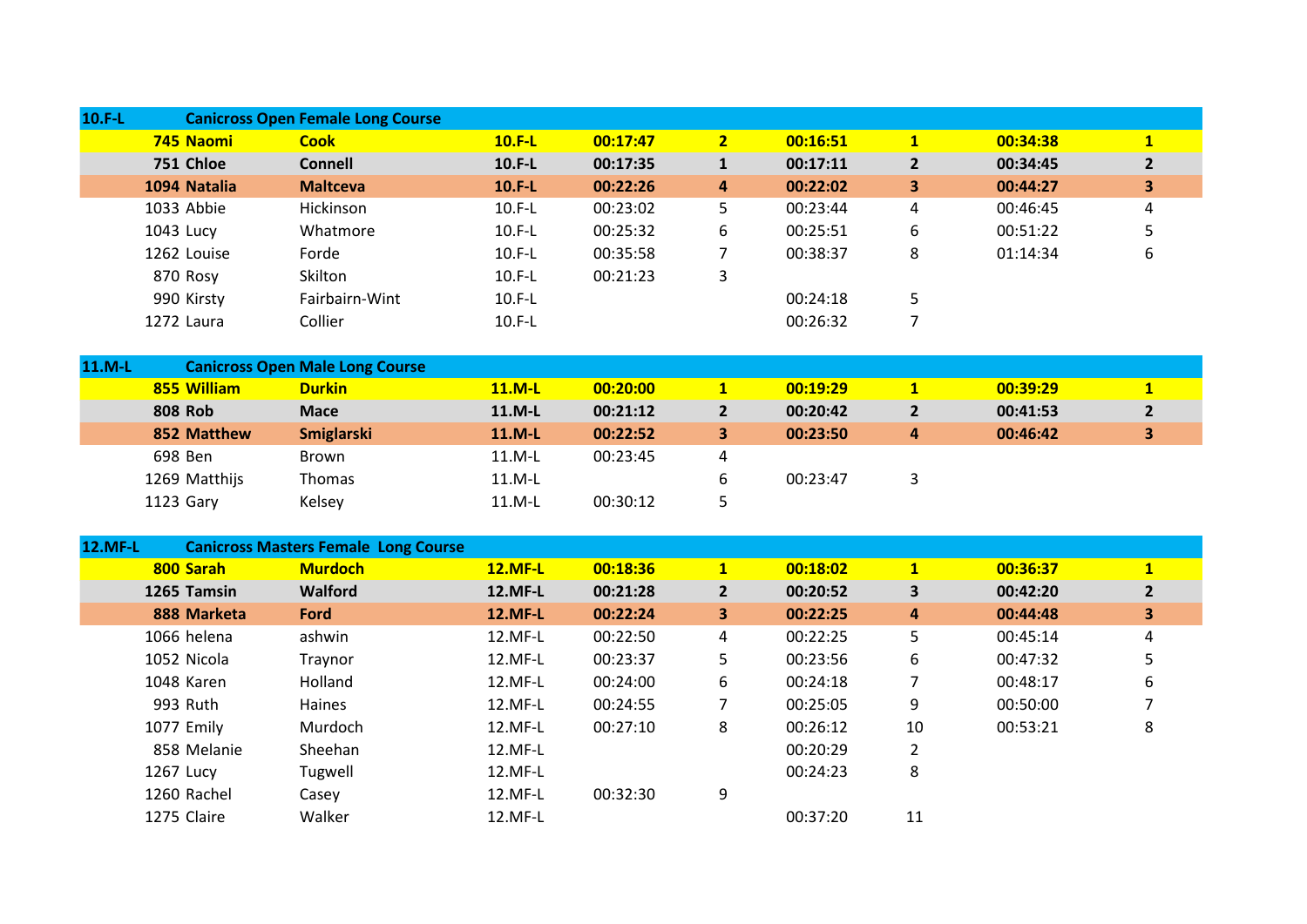| <b>13.MM-L</b> |              | <b>Canicross Masters Male - Long Course</b> |                |          |  |          |  |          |  |  |  |
|----------------|--------------|---------------------------------------------|----------------|----------|--|----------|--|----------|--|--|--|
|                | 847 Chris    | <b>Smart</b>                                | <b>13.MM-L</b> | 00:18:40 |  | 00:18:31 |  | 00:37:10 |  |  |  |
|                | 1261 Michael | <b>Kirkbride</b>                            | 13.MM-L        | 00:30:49 |  | 00:33:09 |  | 01:03:58 |  |  |  |
|                | 961 Luke     | Bedwell                                     | 13.MM-L        | 00:21:19 |  |          |  |          |  |  |  |

| <b>14.VF-L</b> |               | <b>Canicross Veteran Female Long Course</b> |                |          |                |          |                |          |                         |
|----------------|---------------|---------------------------------------------|----------------|----------|----------------|----------|----------------|----------|-------------------------|
|                | 1006 Susan    | <b>Round</b>                                | <b>14.VF-L</b> | 00:23:48 |                | 00:24:04 | $\mathbf{1}$   | 00:47:51 |                         |
|                | 1064 Tracy    | <b>Parkinson</b>                            | <b>14.VF-L</b> | 00:25:19 | $\overline{2}$ | 00:25:37 | $\overline{2}$ | 00:50:56 | $\overline{\mathbf{z}}$ |
|                | 1161 Janet    | <b>Annetts</b>                              | <b>14.VF-L</b> | 00:31:15 | 3              | 00:30:49 | $\overline{a}$ | 01:02:04 | 3                       |
|                | 1256 Marie    | Stott                                       | 14.VF-L        | 00:32:37 | 4              | 00:32:25 | 6              | 01:05:02 | 4                       |
|                | 1244 Andrea   | Corbet                                      | 14.VF-L        | 00:36:30 |                | 00:34:46 |                | 01:11:16 |                         |
|                | 1251 Vicky    | Reynolds                                    | 14.VF-L        | 00:37:19 | 6              | 00:35:19 | 8              | 01:12:38 |                         |
|                | 1271 Angela   | Troth                                       | 14.VF-L        |          |                | 00:28:02 | 3              |          |                         |
|                | 1274 Tracey j | Limbrick                                    | 14.VF-L        |          |                | 00:31:03 |                |          |                         |

| <b>15.VM-L</b> | <b>Canicross Veteran Male Long Course</b> |                    |                |          |   |          |                |          |              |
|----------------|-------------------------------------------|--------------------|----------------|----------|---|----------|----------------|----------|--------------|
|                | <b>798 Howard</b>                         | <b>Clark</b>       | <b>15.VM-L</b> | 00:17:20 |   | 00:17:20 |                | 00:34:40 | $\mathbf{1}$ |
|                | <b>1264 Neil</b>                          | <b>Thomas</b>      | <b>15.VM-L</b> | 00:20:51 |   | 00:18:34 | $\overline{2}$ | 00:39:24 |              |
|                | 1069 Richard                              | <b>Ashwin</b>      | <b>15.VM-L</b> | 00:22:44 |   | 00:21:07 | 3              | 00:43:50 | 3            |
|                | 1184 Mike                                 | Warrener           | $15.VM-L$      | 00:25:29 |   | 00:25:48 | 4              | 00:51:16 | 4            |
|                | 1230 Neil                                 | Vann               | 15.VM-L        | 00:27:37 |   | 00:27:36 |                | 00:55:13 |              |
|                | <b>1259 Paul</b>                          | <b>Kalinauckas</b> | $15.VM-L$      | 00:28:05 |   | 00:28:00 | 6              | 00:56:05 | 6            |
|                | 1201 Neal                                 | Dempsey            | 15.VM-L        | 00:27:57 | b |          |                |          |              |

| <b>16.2DCF-L</b> |                  | <b>Canicross 2-Dog Female - Long Course</b> |                  |          |          |          |  |
|------------------|------------------|---------------------------------------------|------------------|----------|----------|----------|--|
|                  | <b>1171 Lisa</b> | <b>Bowes</b>                                | <b>16.2DCF-L</b> | 00:27:50 | 00:29:49 | 00:57:39 |  |
|                  | 860 Natalie      | Pannell                                     | 16.2DCF-L        |          | 00:22:31 |          |  |
|                  | 1270 Heather     | Souter                                      | 16.2DCF-L        |          | 00:22:47 |          |  |
|                  | 1101 Toria       | Seaton                                      | 16.2DCF-L        | 00:28:56 |          |          |  |

|                   | 17.2DCM-L Canicross 2-Dog Male - Long Course |                       |  |                                        |          |  |
|-------------------|----------------------------------------------|-----------------------|--|----------------------------------------|----------|--|
| <b>1371 Craig</b> | <b>Wilkinson</b>                             | $17.2$ DCM-L 00:26:05 |  | $\textcolor{blue}{\textbf{-00:25:11}}$ | 00:51:15 |  |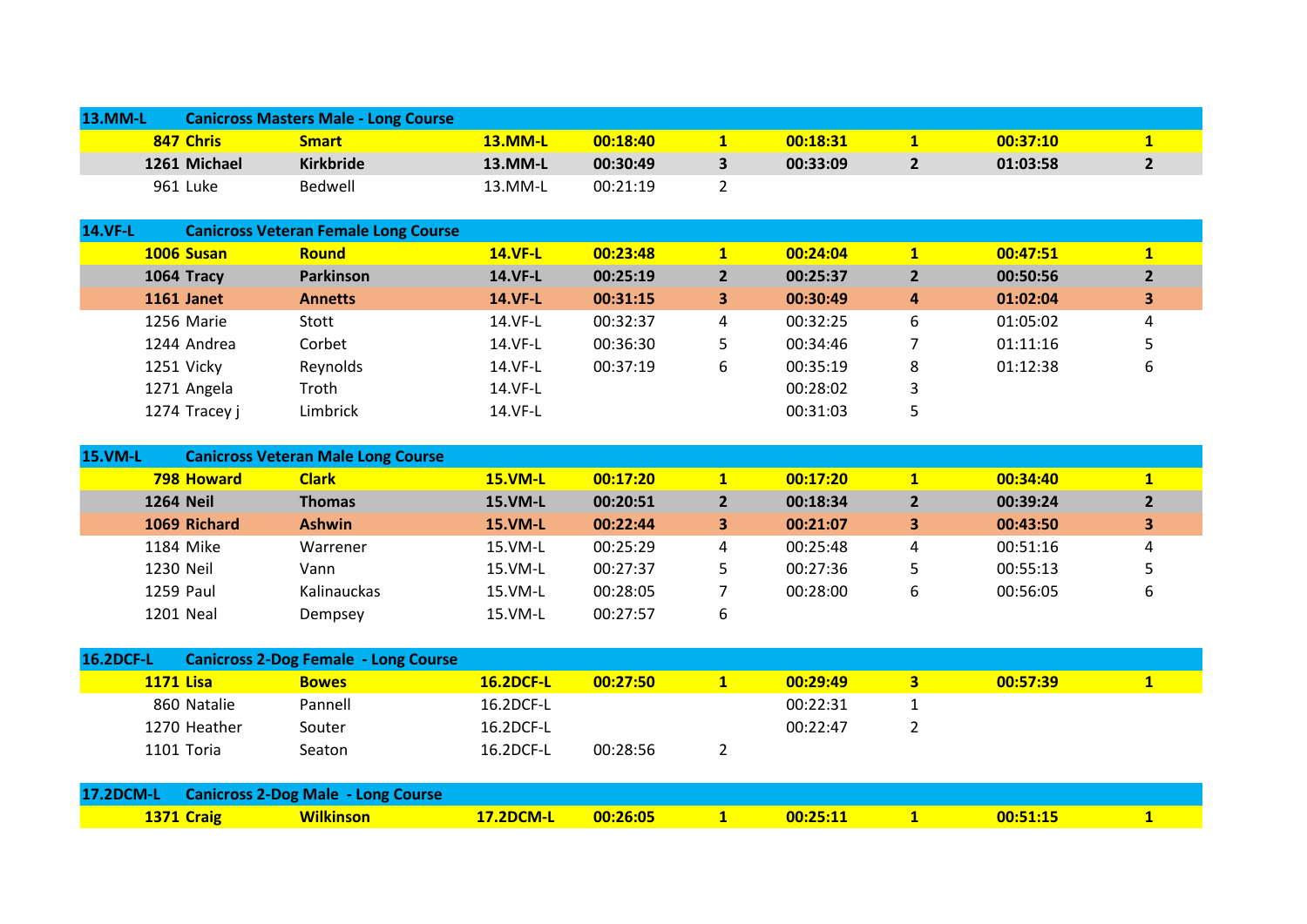| 20.2DB-S        | <b>Bikejor 2 Dog Short Course</b> |                                    |                 |          |                |          |                |              |                |
|-----------------|-----------------------------------|------------------------------------|-----------------|----------|----------------|----------|----------------|--------------|----------------|
|                 | 400 Alan                          | <b>Sherwin</b>                     | 20.2DB-S        | 00:05:53 | $\mathbf{1}$   | 00:06:01 | $\mathbf{1}$   | 00:11:54     | $\mathbf{1}$   |
|                 |                                   |                                    |                 |          |                |          |                |              |                |
| $21.BJF-S$      |                                   | <b>Bikejor Female Short Course</b> |                 |          |                |          |                |              |                |
|                 | 404 Sharon                        | <b>Singer</b>                      | <b>21.BJF-S</b> | 00:05:49 | $\mathbf{1}$   | 00:05:39 | $\mathbf{1}$   | 00:11:27     | 1              |
|                 | 405 Elaine                        | <b>Sherwin</b>                     | <b>21.BJF-S</b> | 00:06:07 | $2^{\circ}$    | 00:05:53 | $\overline{2}$ | 00:12:00     | $\overline{2}$ |
|                 | 413 Emily                         | <b>Gelipter</b>                    | <b>21.BJF-S</b> | 00:06:27 | 3              | 00:06:10 | 3              | 00:12:37     | 3              |
|                 | 412 Rumi                          | Fossey                             | 21.BJF-S        | 00:06:31 | 4              | 00:06:13 | 4              | 00:12:44     | 4              |
|                 | 407 Daisy                         | Devereau                           | 21.BJF-S        | 00:07:08 | 5              | 00:06:50 | 5              | 00:13:57     | 5              |
|                 | 403 Claire                        | Martin                             | 21.BJF-S        | 00:08:32 | 6              | 00:08:14 | $\overline{7}$ | 00:16:46     | 6              |
|                 | 417 Gemma                         | Ager                               | 21.BJF-S        | 00:09:05 | 8              | 00:09:14 | 8              | 00:18:18     | 7              |
|                 | 411 Leila                         | Goss                               | 21.BJF-S        | 00:09:05 | 7              | 00:09:53 | 9              | 00:18:58     | 8              |
|                 | 409 Sarah                         | Cochrane                           | 21.BJF-S        |          |                | 00:07:22 | 6              |              |                |
|                 |                                   |                                    |                 |          |                |          |                |              |                |
| <b>22.BJM-S</b> | <b>Bikejor Male Short Course</b>  |                                    |                 |          |                |          |                |              |                |
|                 | 401 James                         | <b>Lewington</b>                   | <b>22.BJM-S</b> | 00:05:13 | $\mathbf{1}$   | 00:05:09 | $\overline{2}$ | 00:10:21.814 | $\mathbf{1}$   |
|                 | 402 matthew                       | lewington                          | <b>22.BJM-S</b> | 00:05:15 | 2 <sup>1</sup> | 00:05:07 | $\mathbf{1}$   | 00:10:21.847 | $\overline{2}$ |
|                 | 408 James                         | <b>Lucas</b>                       | <b>22.BJM-S</b> | 00:06:02 | 3              | 00:05:24 | 3              | 00:11:26     | 3              |
|                 | 418 Alan                          | Sherwin                            | 22.BJM-S        | 00:06:28 | 4              | 00:05:43 | 4              | 00:12:11     | 4              |
|                 | 416 Gordon                        | Graham                             | 22.BJM-S        | 00:07:08 | 5              | 00:07:02 | 5              | 00:14:09     | 5              |
|                 | 419 Richard                       | Smith                              | 22.BJM-S        | 00:09:18 | 6              | 00:08:16 | 6              | 00:17:34     | 6              |
|                 |                                   |                                    |                 |          |                |          |                |              |                |
| 23. SC-S        | <b>Scooter Short Course</b>       |                                    |                 |          |                |          |                |              |                |
|                 | 428 matthew                       | lewington                          | 23. SC-S        | 00:06:01 | $\mathbf{1}$   | 00:05:37 | 1              | 00:11:37     | $\mathbf{1}$   |
|                 | <b>430 San</b>                    | <b>Clark</b>                       | 23. SC-S        | 00:06:03 | $\overline{2}$ | 00:05:39 | $\mathbf{2}$   | 00:11:41     | $\overline{2}$ |
|                 | 431 Claire                        | <b>Martin</b>                      | 23. SC-S        | 00:08:44 | 3              | 00:08:40 | 3              | 00:17:23     | 3              |
|                 | 432 Sarah                         | Haley                              | 23. SC-S        | 00:14:31 | 4              | 00:11:36 | 4              | 00:26:07     | 4              |
|                 | 427 Amy                           | Chattaway                          | 23. SC-S        | 00:16:30 | 5              |          |                |              |                |
|                 |                                   |                                    |                 |          |                |          |                |              |                |
| <b>24.NW-S</b>  | <b>Novice Wheels</b>              |                                    |                 |          |                |          |                |              |                |
|                 | 425 Andrea                        | Normington                         | 24.NW-S         |          |                | 00:11:03 | $\mathbf{1}$   |              |                |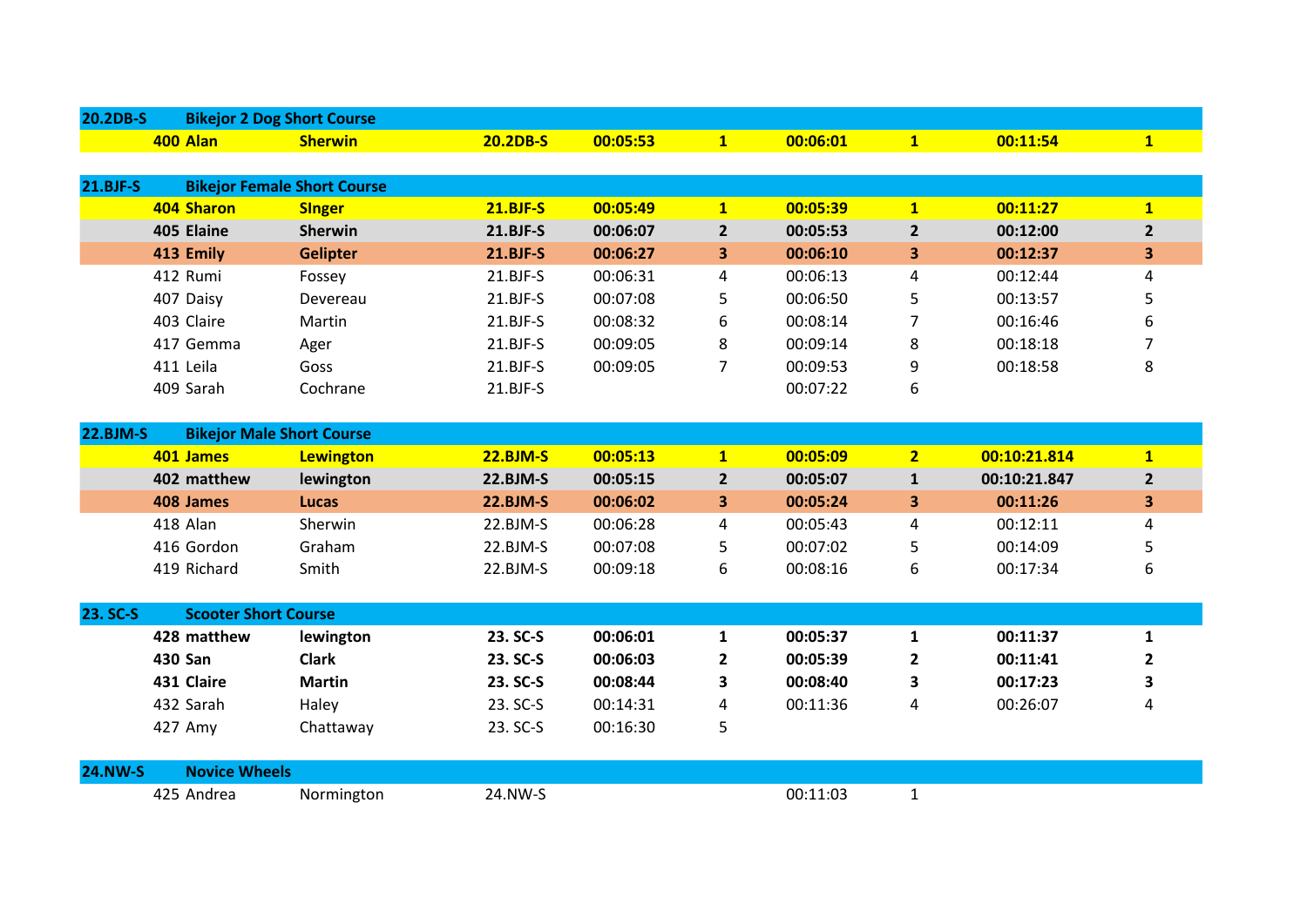| 30.F-S |                  | <b>Canicross Female Short Course</b> |          |          |                         |          |                |          |                         |
|--------|------------------|--------------------------------------|----------|----------|-------------------------|----------|----------------|----------|-------------------------|
|        | 1277 Elaine      | <b>Sherwin</b>                       | $30.F-S$ | 00:08:12 | 1                       | 00:07:40 | $\mathbf{1}$   | 00:15:51 | $\overline{1}$          |
|        | 1276 Emma        | <b>Bailey</b>                        | 30.F-S   | 00:08:32 | $\overline{2}$          | 00:08:32 | $\overline{2}$ | 00:17:03 | $\overline{2}$          |
|        | <b>1282 Kate</b> | <b>Lucas</b>                         | $30.F-S$ | 00:08:55 | $\overline{\mathbf{3}}$ | 00:09:00 | 3              | 00:17:54 | $\overline{\mathbf{3}}$ |
|        | 1288 Sarah       | Murdoch                              | 30.F-S   | 00:10:06 | 4                       | 00:11:11 | 8              | 00:21:16 | 4                       |
|        | 1287 Kirsty      | Falcus                               | 30.F-S   | 00:11:06 | 5                       | 00:10:53 | 7              | 00:21:59 | 5                       |
|        | 1293 Kate        | Mellor                               | 30.F-S   | 00:11:29 | 6                       | 00:10:36 | 4              | 00:22:05 | 6                       |
|        | 1284 Amy         | Baron-Hall                           | $30.F-S$ | 00:12:03 | 8                       | 00:11:35 | 9              | 00:23:37 |                         |
|        | 1285 Leila       | Goss                                 | 30.F-S   | 00:11:57 | $\overline{7}$          | 00:13:58 | 13             | 00:25:54 | 8                       |
|        | 1281 Emily       | Murdoch                              | 30.F-S   | 00:12:38 | 9                       | 00:13:20 | 10             | 00:25:57 | 9                       |
|        | 1296 Victoria    | Lockey                               | $30.F-S$ | 00:14:18 | 10                      | 00:13:42 | 12             | 00:28:00 | 10                      |
|        | 1309 Louise      | Forde                                | 30.F-S   | 00:15:46 | 13                      | 00:15:58 | 14             | 00:31:44 | 11                      |
|        | 1308 Carolyn     | Ife                                  | 30.F-S   | 00:15:43 | 12                      | 00:16:15 | 16             | 00:31:57 | 12                      |
|        | 1301 Rhiannon    | <b>Brooks</b>                        | 30.F-S   | 00:16:07 | 14                      | 00:16:11 | 15             | 00:32:17 | 13                      |
|        | 1311 Sharron     | Hunko                                | 30.F-S   | 00:16:55 | 15                      | 00:16:16 | 17             | 00:33:11 | 14                      |
|        | 1368 Lindy       | Kirk                                 | $30.F-S$ | 00:17:03 | 16                      | 00:16:34 | 18             | 00:33:36 | 15                      |
|        | 1292 Tina        | Usherwood                            | $30.F-S$ |          |                         | 00:10:38 | 5              |          |                         |
|        | 1291 Sarah       | Cochrane                             | $30.F-S$ |          |                         | 00:10:48 | 6              |          |                         |
|        | 1290 Lucy        | Hames                                | $30.F-S$ |          |                         | 00:13:38 | 11             |          |                         |
|        | 1303 Adele       | Challinor                            | 30.F-S   | 00:14:23 | 11                      |          |                |          |                         |

| 31.M-S |                    | <b>Canicross Male Short Course</b> |          |          |  |          |    |          |   |  |  |  |  |
|--------|--------------------|------------------------------------|----------|----------|--|----------|----|----------|---|--|--|--|--|
|        | <b>1278 Howard</b> | <b>Clark</b>                       | $31.M-S$ | 00:08:23 |  | 00:08:19 |    | 00:16:42 |   |  |  |  |  |
|        | <b>1300 Colin</b>  | <b>Reid</b>                        | $31.M-S$ | 00:08:33 |  | 00:08:26 | 2  | 00:16:59 |   |  |  |  |  |
|        | 1286 Jim           | <b>Brace</b>                       | $31.M-S$ | 00:09:14 |  | 00:09:23 | з. | 00:18:37 |   |  |  |  |  |
|        | 1294 Rob           | Mace                               | $31.M-S$ | 00:12:01 |  | 00:11:39 | 4  | 00:23:39 | 4 |  |  |  |  |
|        | 1298 Matthew       | Clav                               | $31.M-S$ | 00:14:39 |  | 00:13:19 |    | 00:27:58 |   |  |  |  |  |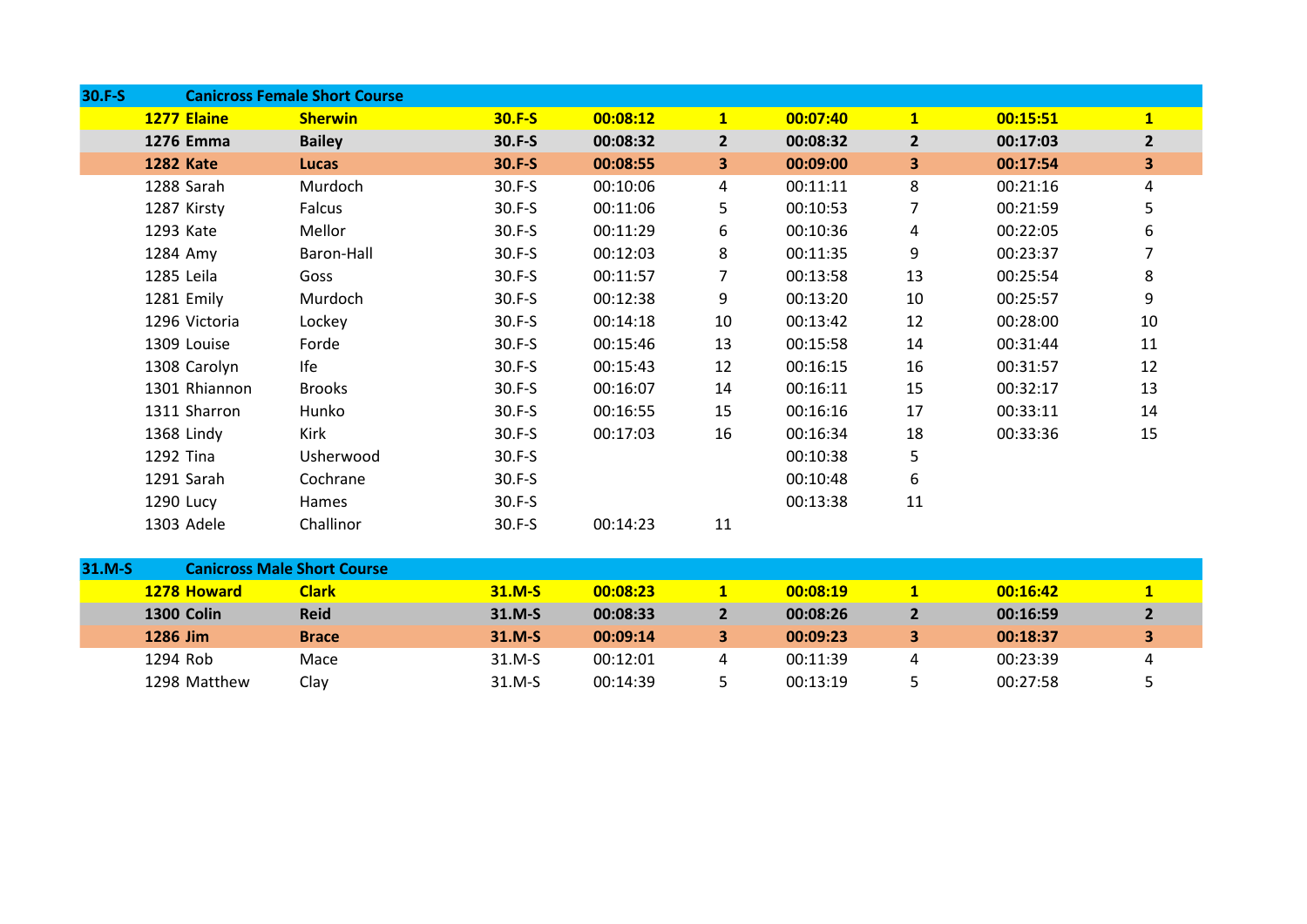| <b>32.2DCF-S</b> |                | <b>Canicross 2 dog Female Short Course</b> |                  |          |                         |          |                         |          |                |
|------------------|----------------|--------------------------------------------|------------------|----------|-------------------------|----------|-------------------------|----------|----------------|
|                  | 1280 Naomi     | <b>Cook</b>                                | <b>32.2DCF-S</b> | 00:09:03 | $\mathbf{1}$            | 00:09:10 | $\mathbf{1}$            | 00:18:12 | $\mathbf{1}$   |
|                  | 1289 Daisy     | <b>Devereau</b>                            | 32.2DCF-S        | 00:09:41 | $\overline{2}$          | 00:09:35 | $\overline{2}$          | 00:19:16 | $\overline{2}$ |
|                  | 1297 Kaisty    | <b>Lees</b>                                | 32.2DCF-S        | 00:11:32 | $\overline{\mathbf{3}}$ | 00:10:49 | $\overline{\mathbf{3}}$ | 00:22:20 | 3              |
|                  | 1305 Abbie     | Reynolds-Dobson                            | 32.2DCF-S        | 00:11:36 | 4                       | 00:11:17 | 4                       | 00:22:52 | 4              |
|                  | 1312 Maraide   | Mckensie                                   | 32.2DCF-S        | 00:14:08 |                         | 00:14:45 | 5                       | 00:28:52 |                |
|                  | 1283 Claire    | Martin                                     | 32.2DCF-S        | 00:13:54 | 6                       | 00:15:31 | 6                       | 00:29:24 | 6              |
|                  | 1302 Annabelle | McIntosh                                   | 32.2DCF-S        | 00:15:49 | 9                       | 00:16:33 |                         | 00:32:21 |                |
|                  | 1304 Gemma     | Ager                                       | 32.2DCF-S        | 00:15:14 | 8                       | 00:18:50 | 8                       | 00:34:04 | 8              |
|                  | 1313 Wendy     | Clark                                      | 32.2DCF-S        | 00:23:12 | 10                      | 00:19:37 | 9                       | 00:42:48 | 9              |
|                  | 1307 Tamsin    | Walford                                    | 32.2DCF-S        | 00:13:13 | כ                       |          |                         |          |                |

| 33.2DCM-S        | <b>Canicross 2 dog Male Short Course</b> |                  |          |          |          |  |
|------------------|------------------------------------------|------------------|----------|----------|----------|--|
| <b>1295 Neil</b> | <b>Vann</b>                              | <b>33.2DCM-S</b> | 00:14:09 | 00:13:24 | 00:27:32 |  |
| 1299 Neal        | Dempsey                                  | 33.2DCM-S        | 00:15:27 |          |          |  |
| 1279 George      | Hart                                     | 33.2DCM-S        | 00:10:15 |          |          |  |
| 1372 Ben         | Brown                                    | 33.2DCM-S        | 00:11:28 |          |          |  |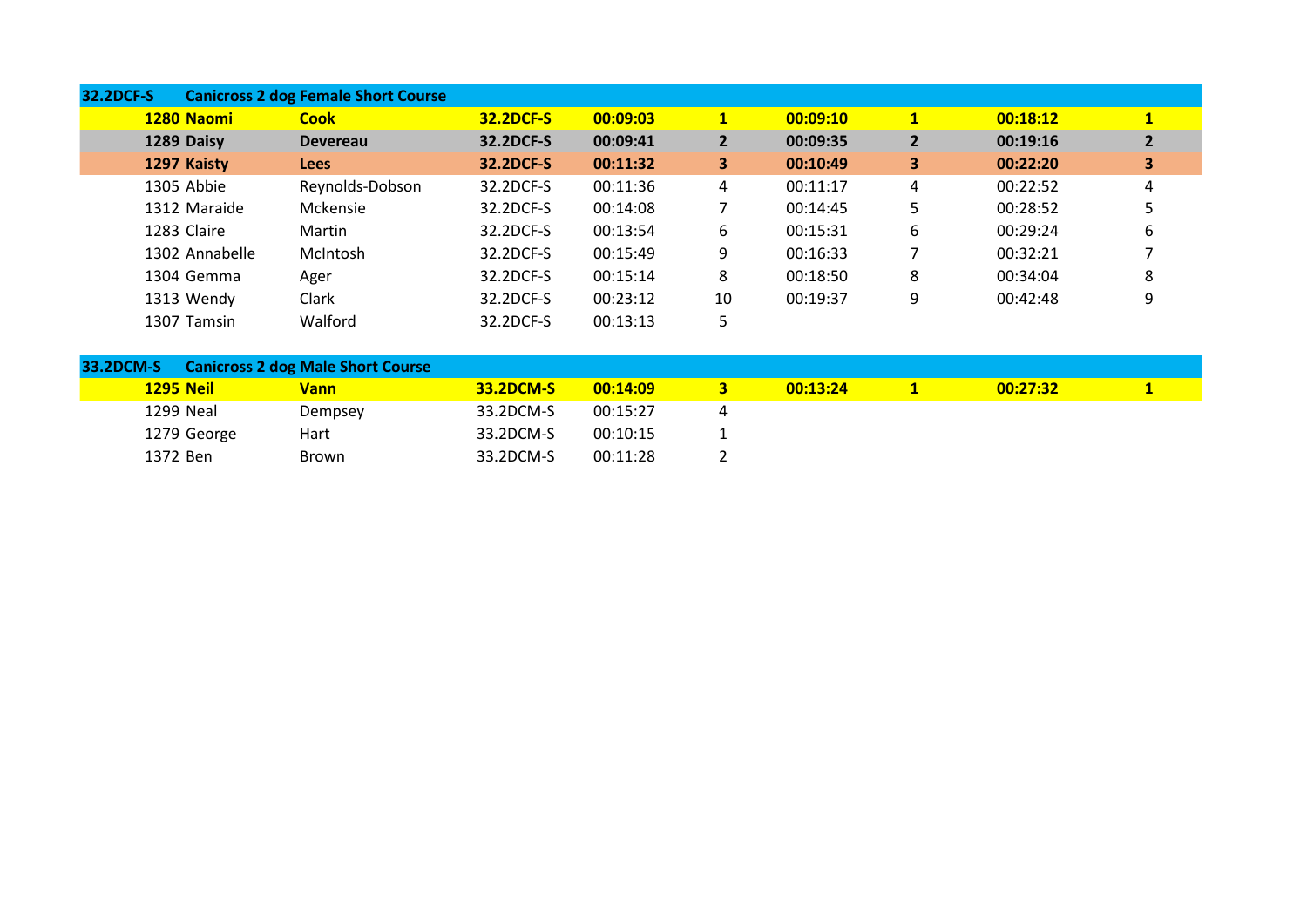| <b>34.NC-S</b> |                   | <b>Novice Canicross</b> |                |          |                         |          |                |          |                         |
|----------------|-------------------|-------------------------|----------------|----------|-------------------------|----------|----------------|----------|-------------------------|
|                | 1319 Richard      | <b>Tonks</b>            | <b>34.NC-S</b> | 00:09:59 | 2 <sub>1</sub>          | 00:09:43 | $\overline{2}$ | 00:19:41 | $\mathbf{1}$            |
|                | 1314 Daniel       | <b>Trainor</b>          | 34.NC-S        | 00:10:04 | $\overline{\mathbf{3}}$ | 00:09:39 | $\mathbf{1}$   | 00:19:43 | $\mathbf{2}$            |
|                | 1326 Joanna       | <b>Skorupa</b>          | <b>34.NC-S</b> | 00:10:43 | 4                       | 00:10:27 | 3              | 00:21:10 | $\overline{\mathbf{3}}$ |
|                | 1322 Rory         | Littleboy               | 34.NC-S        | 00:10:52 | 5                       | 00:11:04 | 8              | 00:21:56 | 4                       |
|                | 1316 Dorota       | <b>BRYNKIEWICZ</b>      | 34.NC-S        | 00:11:26 | 8                       | 00:10:56 | 5              | 00:22:22 | 5                       |
|                | 1321 Sam          | Hudspith                | 34.NC-S        | 00:11:23 | 7                       | 00:11:09 | 9              | 00:22:32 | 6                       |
|                | 1320 Ebony        | Fennell                 | 34.NC-S        | 00:12:01 | 12                      | 00:11:26 | 10             | 00:23:26 |                         |
|                | 1328 Jane         | Lea                     | 34.NC-S        | 00:14:35 | 14                      | 00:14:06 | 11             | 00:28:41 | 8                       |
|                | 1331 Tracy        | <b>Boss</b>             | 34.NC-S        | 00:09:53 | 1                       |          |                |          |                         |
|                | 1337 Martin       | Lambert                 | 34.NC-S        |          |                         | 00:10:39 | 4              |          |                         |
|                | 1335 Wendy-Jane   | Darling                 | 34.NC-S        |          |                         | 00:11:02 | 6              |          |                         |
|                | <b>1338 Kurts</b> | Reders                  | 34.NC-S        |          |                         | 00:11:03 | 7              |          |                         |
|                | 1315 Paul         | Jones                   | 34.NC-S        | 00:11:13 | 6                       |          |                |          |                         |
|                | 1317 Claire       | Piper                   | 34.NC-S        | 00:11:27 | 9                       |          |                |          |                         |
|                | 1323 Grace        | Carter                  | 34.NC-S        | 00:11:45 | 10                      |          |                |          |                         |
|                | 1318 Emily        | Townsend                | 34.NC-S        | 00:11:54 | 11                      |          |                |          |                         |
|                | 1336 Bex          | Rimmington              | 34.NC-S        | 00:12:19 | 13                      |          |                |          |                         |
|                | 1341 Cheryl       | Johnson                 | 34.NC-S        |          |                         | 00:14:48 | 12             |          |                         |
|                | 1327 Clara        | Walton                  | 34.NC-S        | 00:15:04 | 15                      |          |                |          |                         |
|                | 1329 Darren       | Middleton               | 34.NC-S        | 00:15:09 | 16                      |          |                |          |                         |
|                | 1330 Fenella      | Middleton               | 34.NC-S        | 00:15:35 | 17                      |          |                |          |                         |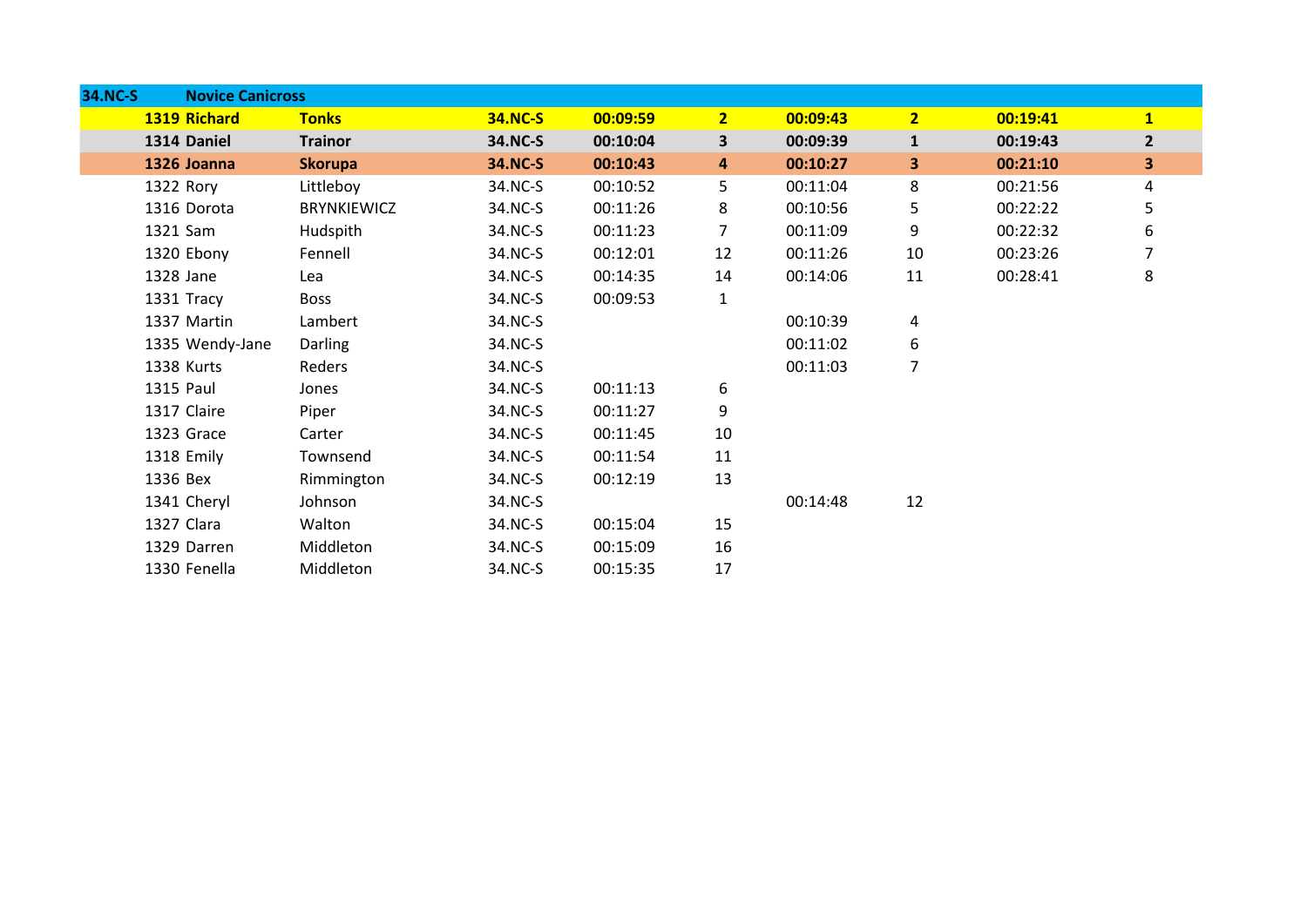| 61.U16 |                    | <b>Canicross Under 16</b> |        |          |  |          |  |          |  |  |  |
|--------|--------------------|---------------------------|--------|----------|--|----------|--|----------|--|--|--|
|        | <b>1345 Brooke</b> | <u>Fravnori</u>           | 61.U16 | 00:11:55 |  | 00:12:19 |  | 00:24:13 |  |  |  |
|        | 1344 Keris         | <b>Reynolds-Dobson</b>    | 61.U16 | 00:14:08 |  | 00:12:57 |  | 00:27:04 |  |  |  |
|        | 1343 Rebecca       | <b>Mortimer</b>           | 61.U16 | 00:21:32 |  | 00:19:26 |  | 00:40:58 |  |  |  |

| 62.U13       | <b>Canicross Under 13</b> |                |        |          |                |          |                |          |                |  |
|--------------|---------------------------|----------------|--------|----------|----------------|----------|----------------|----------|----------------|--|
|              | 1360 Oscar                | <b>Bedwell</b> | 62.U13 | 00:07:02 | $\mathbf{1}$   | 00:07:16 | $\mathbf{1}$   | 00:14:18 | $\mathbf{1}$   |  |
|              | 1359 Seb                  | Lucas          | 62.U13 | 00:08:37 | 3              | 00:07:56 | $\overline{2}$ | 00:16:32 | $\overline{2}$ |  |
|              | 1358 Evelyn               | <b>Haines</b>  | 62.U13 | 00:08:28 | $\overline{2}$ | 00:09:15 | 3              | 00:17:43 | 3              |  |
|              | 1361 Zachary              | Kirkbride      | 62.U13 | 00:10:04 | 5              | 00:10:55 | 4              | 00:20:59 | 4              |  |
|              | 1369 Annie                | Johnson        | 62.U13 | 00:10:00 | 4              | 22:22:22 | 6              | 22:32:22 | כ              |  |
|              | 1362 Alice                | Adams          | 62.U13 | 00:11:38 | 6              | 22:22:22 | 5              | 22:34:00 | 6              |  |
|              |                           |                |        |          |                |          |                |          |                |  |
| <b>63.U8</b> | <b>Canicross Under 8</b>  |                |        |          |                |          |                |          |                |  |
|              | <b>1367 Marianne</b>      | <b>Lucas</b>   | 63.U8  | 00:01:23 | $\mathbf{1}$   | 00:01:08 | $\mathbf{1}$   | 00:02:31 | $\mathbf{1}$   |  |
|              | 1365 Amber                | Hay            | 63.U8  | 00:01:30 | $\overline{2}$ | 00:01:19 | $\overline{2}$ | 00:02:49 | $\overline{2}$ |  |
|              | 1366 Eli                  | Hay            | 63.U8  | 00:02:02 | 3              | 00:01:43 | 3              | 00:03:45 | 3              |  |

 Katie Fairbairn-Wint 63.U8 00:02:19 4 00:02:38 5 00:04:57 4 1363 Evie Fairbairn-Wint 63.U8 00:02:36 5 00:02:21 4 00:04:57 5